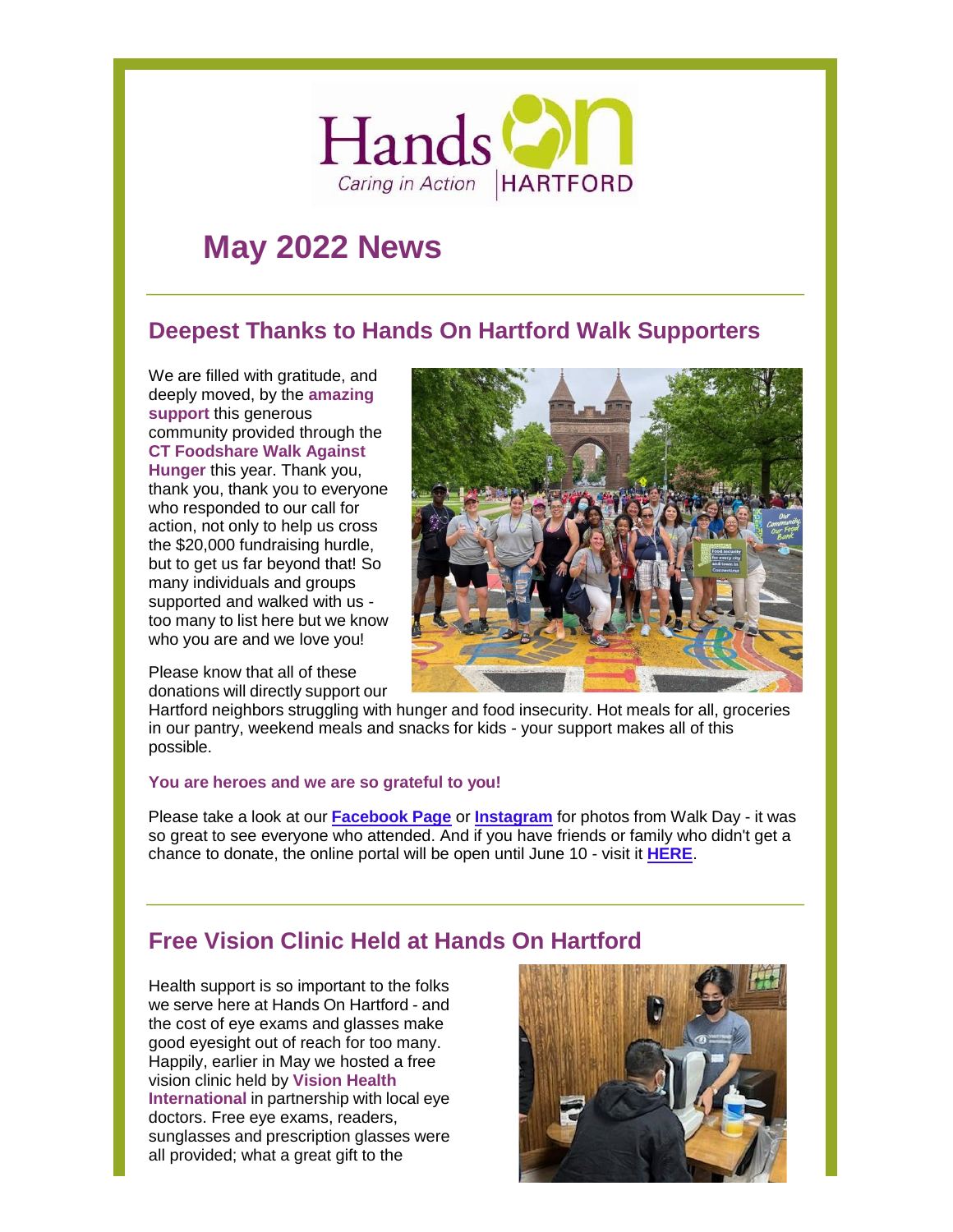community! Special thanks to HOH team members Tabatha Cosme, Jose Santiago, RaShane Sands and Stephanie Plateroti for helping host, translate, and clean up!

## **Faith In Action**

#### **Allen Chapel AME Church** of

Hartford is a communityminded, caring faith group. You see them here at this year's Walk Against Hunger, showing up strong (with a great banner). We also see them at our Monday evening Community Meals Program, where they donate, cook and serve their signature (and much-loved) pasta dinners. They are a true example of putting "faith into action" and we are so lucky to have them on the team!

Speaking of Community Meals,



you may have heard about our newest venture, **Gather55**, a pay-as-you can restaurant here at HOH. We'll be making an official announcement about an opening date soon. In the meantime, two things to keep in mind are (a) we will be looking for more volunteers to help with breakfast and lunch, Mondays-Thursdays, and (b) our free meals for the community on Monday evenings will continue to operate as they have for decades, with group volunteer opportunities to help make that happen. For more information on volunteering, contact the team at [volunteering@handsonhartford.org.](mailto:volunteering@handsonhartford.org)

### **New Staff Spotlight**



#### **Chelsey Logan,**

*Program Coordinator for Community Engagement*

Please welcome Chelsey, our new Program Coordinator for Community Engagement who will be coordinating volunteers and broadening our community engagement. Our current coordinator, Jackie Kasinskas, is heading off to graduate school at the end of June and Chelsey will be taking over her position. We are so excited to have her on the team and look forward to introducing her to everyone in person.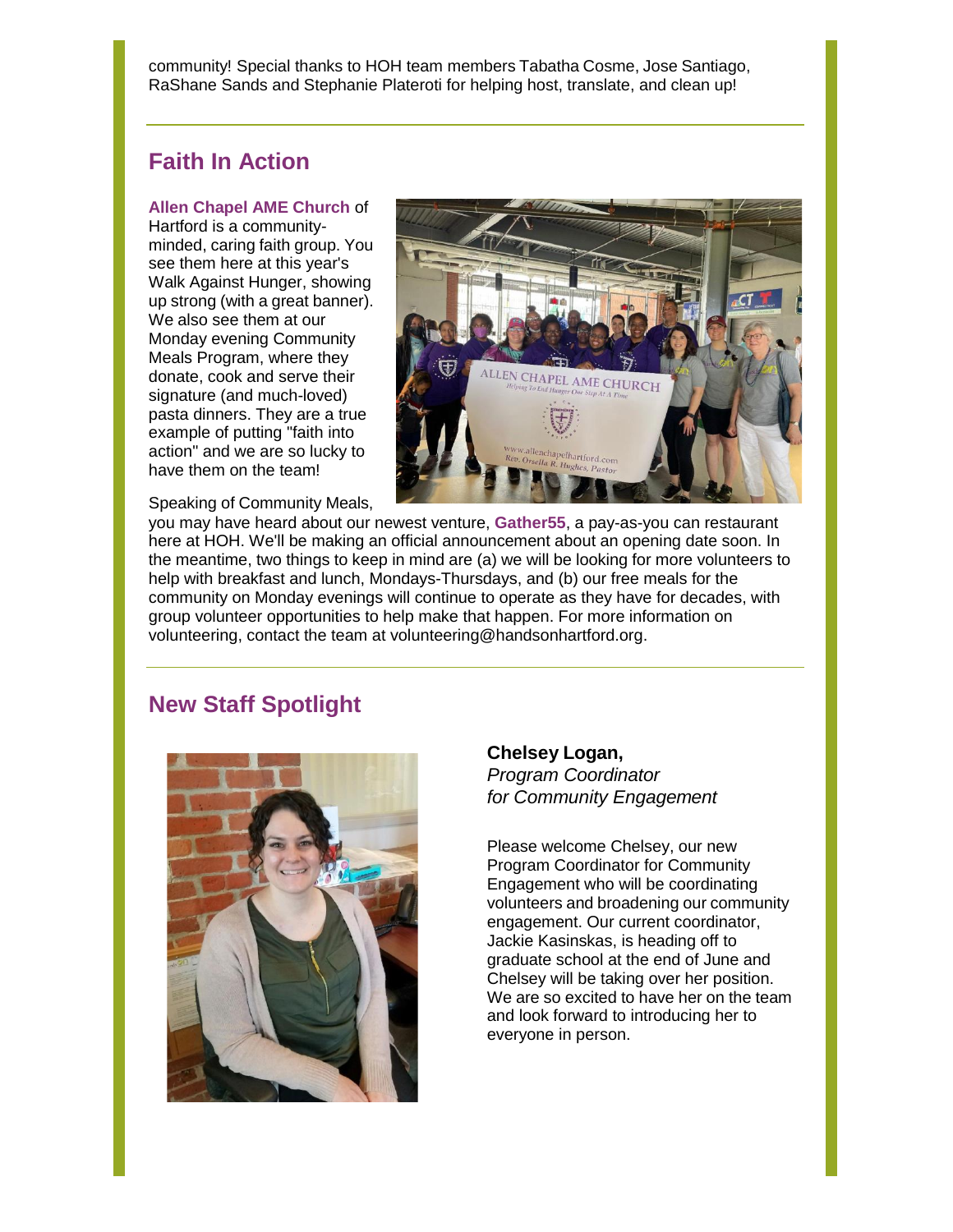

#### **Jeremy Williams** *Head Chef*

Jeremy is the newest member of our team and has already settled into the kitchen as our new Head Chef. He will be leading the team in providing delicious breakfasts and lunches for our Community Meals Day Program (those meals will soon be a part of our new restaurant, Gather55 – stay tuned for more info coming soon) and will be the chef in charge of dinner service at Gather55 starting in October. Welcome Jeremy!



#### **Abby Charamut,** *Backpack and Pantry Liaison*

Much to the relief of our hard-working basic needs staff, Abby joins us in filling a longvacant position supporting both the MANNA Community Pantry, and working with the Hartford Schools and volunteers to keep our Backpack Nutrition Program impacting as many children as possible and running smoothly. Her fluency in Spanish is a huge asset and we are delighted to have her join our team!



# **A Fond Farewell**

Earlier this month, we bid farewell to Chef and Food Service Coordinator, Kim Bunton. For the past 10 years, Kim lent both her culinary skills and her caring heart to providing delicious and nourishing meals for our Hartford neighbors in our Community Meals program. At her farewell party Kim spoke from the heart, sharing her gratitude and love for her colleagues, and for those she has served over the years. Kim's next professional plans are to work directly with those in recovery as a support specialist. Kim made such in impact on our HOH team and she will be truly missed here.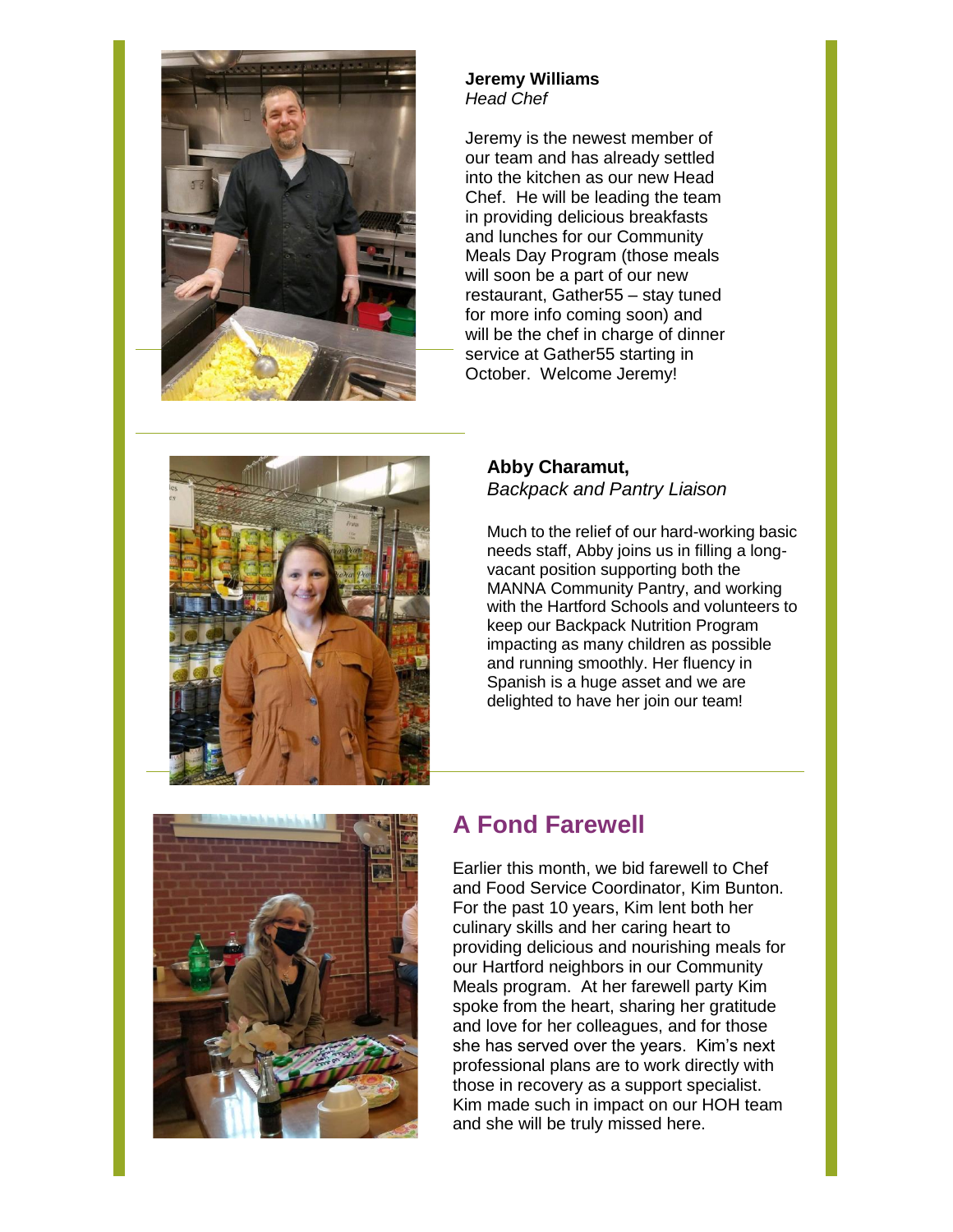## **Special Thanks for Gifts and More**

HOH staff met virtually with 3rd Grade teacher **Mr. Toussaint Careathers**, along with 5 enthusiastic **[CREC](https://www.facebook.com/InternationalDragons/?__cft__%5b0%5d=AZXLEGHffD2H7cMgS3SSsccYIljP_Z_R2qi_P5ie_OdvT-4VtygXo9WsanQuHwx-4Uw2iIThmTSEil7JHX8uUDzM7ZJJydcd6To50gvuRjZ4E_YdUqxcU6o-KNRJcJe1VoFTAQiOMi3VY3036mi7refrruHjLVhhMeuzPgeTouQTbIlQYnHYnP7_tKvE5rGU2Ts&__tn__=kK-R) [Academy of International Studies](https://www.facebook.com/InternationalDragons/?__cft__%5b0%5d=AZXLEGHffD2H7cMgS3SSsccYIljP_Z_R2qi_P5ie_OdvT-4VtygXo9WsanQuHwx-4Uw2iIThmTSEil7JHX8uUDzM7ZJJydcd6To50gvuRjZ4E_YdUqxcU6o-KNRJcJe1VoFTAQiOMi3VY3036mi7refrruHjLVhhMeuzPgeTouQTbIlQYnHYnP7_tKvE5rGU2Ts&__tn__=kK-R) Elementary School students from Ms. Heather Dennis' class**, who had chosen to write about the topic of homelessness for a report. After a very interactive Q & A session with HOH staff, these bright young minds created their very own HOH brochure to help motivate adults, and their own peers, to support services for those experiencing homelessness, asking for donations and educating the public about HOH services.



We are so touched by these young leaders' big hearts and are SO IMPRESSED by how successful they were too - collecting a whopping 224lbs of food and 47 toiletry items! Having our community's youth **FEEL CALLED** to get involved, and **TAKE ACTION** in supporting our Hartford neighbors in need, brings **HOPE** to us for a brighter future to come. **Thank you to these CREC student superstars**!



Last month we posted on our social media pages that our grill had been stolen and we were in desperate need of a replacement so we could still host a BBQ picnic for our HOH tenants.

Our plea was answered by our new friend, **Jamie "Bear" McDonald** of **Bear's Smokehouse**, who we also learned spent time volunteering in the Ukraine, feeding refugees streaming across the Polish-Ukranian border. He got right in touch with us, ensuring we had brand new grill in time for our event. Pictured here is Case Manager Trevonn Coleman, cooking up a storm for our tenants' BBQ. Thank you to Jamie for this wonderful gift!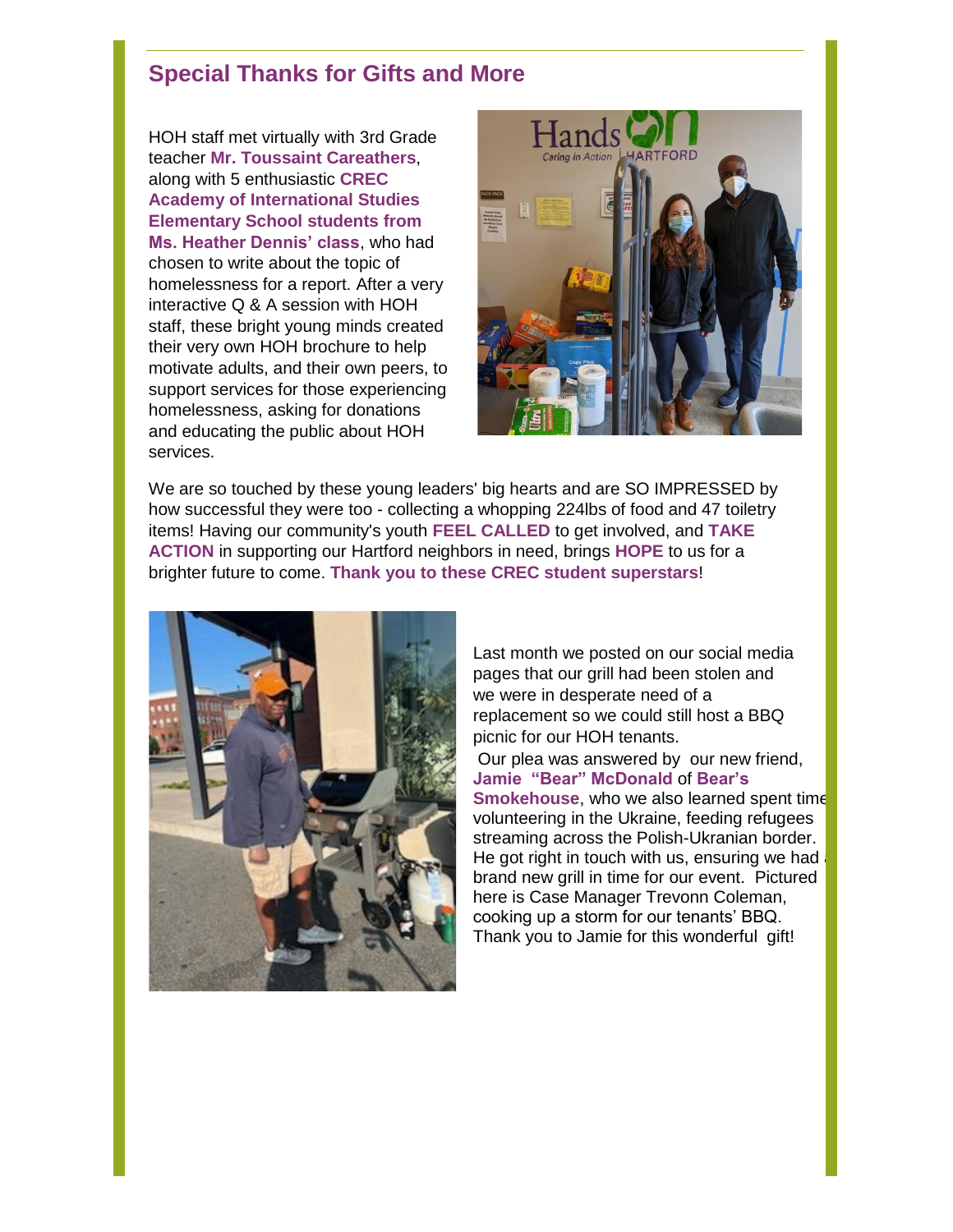**The Zeta Beta Chapter of OADN Nursing Honors Society at [Capital Community College](https://www.facebook.com/CapitalCommunityCollege?__cft__%5b0%5d=AZVukpVigDkOOkWqx0jBelxxY7IvIUtel59--EzPobYn3k0cQmZ7gGaxLg5Q9PRl8aSMv-On8t1XGXRlqXo1LUSqD_y51-l9VUlpNNkY3zkwAbI4_RSUBPOyx2z7SKJYC7KAoJbksixebRZMk1KCb18tx0h9CrTFZeUnpo_J6utLJda1y4ClvgEbV6-mgzhBW0U&__tn__=-%5dK-R)** recently donated an impressive 222 snack bags (in honor of their graduating class year of 2022) and 76 outreach kits!

The students held a collection drive and then came together to pack all of the bags as a team.

**We are so grateful to all who made this project happen!**





Meet **Rohan, Marley**, and **Danielle**! This amazing family spent time gathering supplies, recruiting friends, and packing both snack bags and hygiene kits to support our community members. Marley and Rohan's friends gathered at their house to pack the bags after their parents had collected money to buy the supplies. Everyone came together one weekend to assemble the bags.

**This is what "Caring in Action" looks like!**

We recently partnered up with **Officer Jim Barrett, Hartford HealthCare** and **Footwear With Care** to provide new sneakers to folks experiencing homelessness.

What a great and caring community we have!

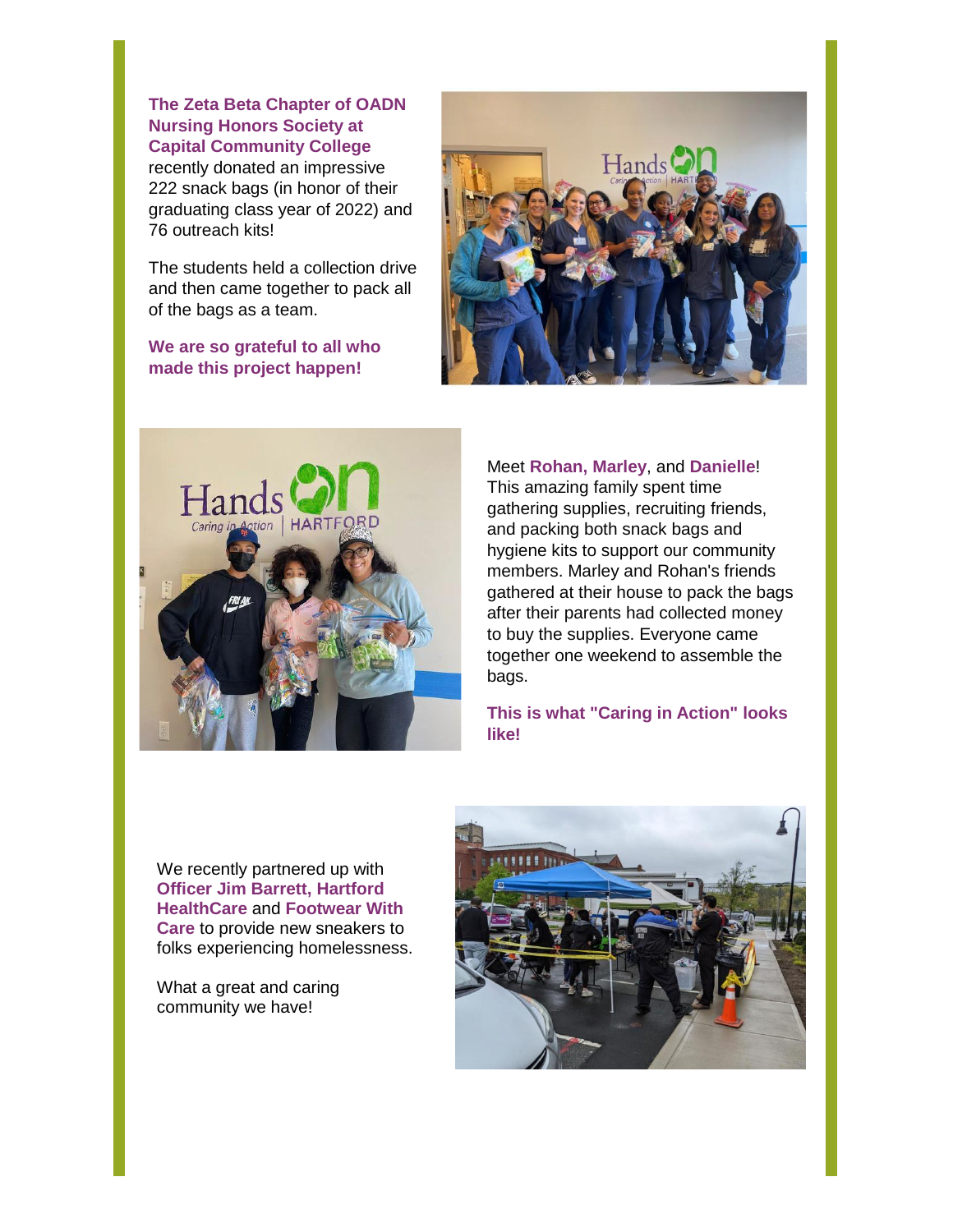

T-shirt bags! So cool! These are easily some of the most innovative and hip donations we've ever received! These crafty and eco-friendly bags were designed and created by **[TALK-](https://www.facebook.com/talk.action.ct/?__cft__%5B0%5D=AZXokTvUZXTsC_NMtwAjrXOsxuPzjsW3dHOqzvhcfAPjcSLnEe_1tP-K-xRUmhzMG2C2aMPq93ngST46rBjyAJwAsT1NDBSZxF-sGN-D9sj_g6hEXgv3Pe2wI45g7hVw7Wopo-Xm5iddEC6hD236OzYOZZ8f2S4KC3YmpXcNBe0QNZSMALYbliYniI2ldDj_XSY&__tn__=kK-R) Truth [in Action with Love & Kindness](https://www.facebook.com/talk.action.ct/?__cft__%5B0%5D=AZXokTvUZXTsC_NMtwAjrXOsxuPzjsW3dHOqzvhcfAPjcSLnEe_1tP-K-xRUmhzMG2C2aMPq93ngST46rBjyAJwAsT1NDBSZxF-sGN-D9sj_g6hEXgv3Pe2wI45g7hVw7Wopo-Xm5iddEC6hD236OzYOZZ8f2S4KC3YmpXcNBe0QNZSMALYbliYniI2ldDj_XSY&__tn__=kK-R)**, a non-partisan group of people who foster dialog about social and political issues and educate themselves about those same issues, while also fighting injustice and protecting the basic rights, for all people, through truth, compassion and nonviolence. [https://talk-action.org/](https://talk-action.org/?fbclid=IwAR0Hxfeyqpef9ZhSSUHgPnwziqrO_B2vM71OxVe2HJIs6HvpN2mKWl5qAVo)

#### **Camille**, a very special 3rd Grader in **Mrs. Ursitti's class at the [Pleasant](https://www.facebook.com/Pleasant-Valley-School-684659324966457/?__cft__%5B0%5D=AZXVJGcOXbO2XYkA_PWDURpN45oJax9kteAcJ2dAeiaiip1mFj88nHSLFWIQJMVjkhZt-qw26rVeAMBmmgDTejbt14KtSl4uiY7kXfVntz4p0cIbMunkLqWxXCPYPtJpRl39RQ9NSwh0UOl1TftwEuH8N5pbAJZZ34_N83d9fC-7c73Oq1UCPIxdxtPGYxdKj3I&__tn__=kK-R) [Valley School i](https://www.facebook.com/Pleasant-Valley-School-684659324966457/?__cft__%5B0%5D=AZXVJGcOXbO2XYkA_PWDURpN45oJax9kteAcJ2dAeiaiip1mFj88nHSLFWIQJMVjkhZt-qw26rVeAMBmmgDTejbt14KtSl4uiY7kXfVntz4p0cIbMunkLqWxXCPYPtJpRl39RQ9NSwh0UOl1TftwEuH8N5pbAJZZ34_N83d9fC-7c73Oq1UCPIxdxtPGYxdKj3I&__tn__=kK-R)n South Windsor**,

opted to, in lieu of gifts for her birthday, instead hosted a donation drive for HOH. We were delighted when we read her adorable card to us delivered with the food. And she should be proud, having collected 80lbs of canned goods, several toiletry items, and even a \$25 Target gift card. Thank you to Camille and classmates for a very generous gift, in honor of such a very special "gift to this world", Camille!



# **We're Hiring!**

We have some great job opportunities available to join the team here at Hands On Hartford. You can check out job openings at our website at <https://handsonhartford.org/about/job-opportunities/>

Here are the job openings we have now – see if there's something here for you or someone you know:

- Chef/Food Services Coordinator (Full Time)
- Café Associate (Part Time)
- Basic Needs Neighborhood Services Coordinator (Full Time)
- Tenant Assistant (Part Time)
- Homeless Outreach Case Manager (Full Time)
- Peacekeeper/Janitor (Part Time)